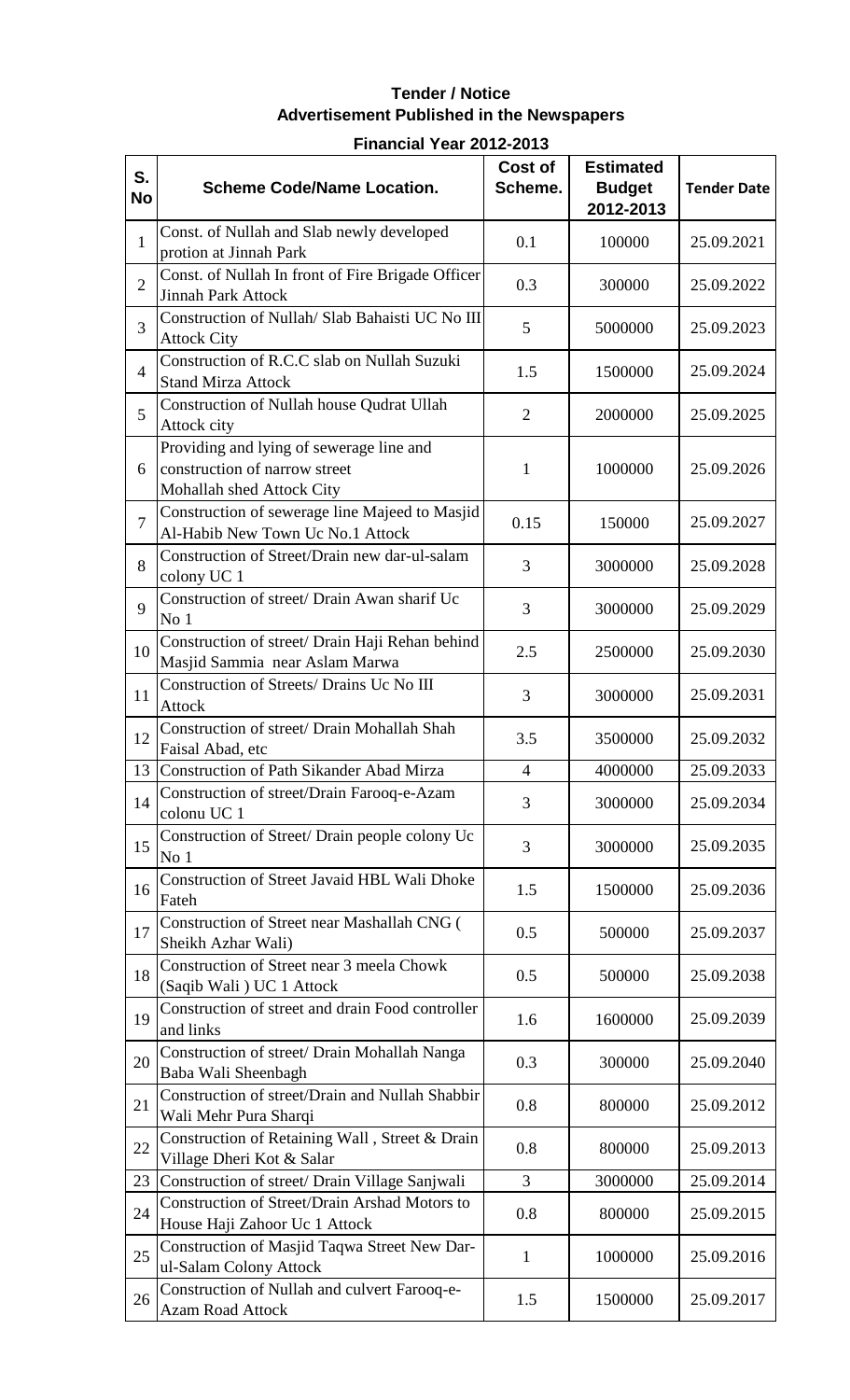| 27 | Addition Alteration of Jinnah Park Attock           | 0.5            | 500000  | 25.09.2019 |
|----|-----------------------------------------------------|----------------|---------|------------|
|    | Re-construction of street Madina Masjid and         |                |         |            |
| 28 | General repair U.C No II                            | $\overline{2}$ | 2000000 | 25.09.2020 |
|    | Re-carpeting of street Sheikh Zahid Hussain         |                |         |            |
| 29 | Mohallah Chhoi West Uc NO III                       | 1.5            | 1500000 | 25.09.2021 |
|    | Reconstruction/Improvement of park / road           |                |         |            |
| 30 | from shah dher to Ghersheen Road                    | $\overline{2}$ | 2000000 | 25.09.2022 |
|    | Construction of Street and sewer Line Ijaz Wali/    |                |         |            |
| 31 | Qari Waheed Wali Hassian                            | $\mathbf{1}$   | 1000000 | 25.09.2023 |
|    |                                                     |                |         |            |
| 32 | <b>Construction of Street and Drain Sunni</b>       | 1.5            | 1500000 | 25.09.2024 |
|    | Madrassa and Haji Khizar Village Mirza              |                |         |            |
|    | Construction of Street and sewer line New           |                |         |            |
| 33 | Abadi(Near DR.Nazeer)                               | 1              | 1000000 | 25.09.2025 |
|    | Mohallah Sumandar Abad, Uc 3 Attock                 |                |         |            |
| 34 | Construction of Boundary Wall / path                | 1.5            | 1500000 | 25.09.2026 |
|    | Graveyard Village Sarwala                           |                |         |            |
| 35 | Construction of Street and sewerline Mohallah       | $\overline{2}$ | 2000000 | 25.09.2027 |
|    | Mehmood Abad Uc No 1                                |                |         |            |
| 36 | <b>Construction of Street and Sewer Line</b>        | $\overline{2}$ | 2000000 | 25.09.2028 |
|    | Mohallah Shah Faisal Abad Uc No 3                   |                |         |            |
|    | <b>Construction of Street and Drain near House</b>  |                |         |            |
| 37 | Haji Aslam Mohallah Awan Abad                       | 1              | 1000000 | 25.09.2029 |
|    | Dhoke Fateh Attock                                  |                |         |            |
|    | Construction of Street, Nullah and sewer Line       |                |         |            |
| 38 | Near Dr. Waseem Chhoi East                          | $\mathbf{1}$   | 1000000 | 25.09.2030 |
|    | Uc No 2, Attock                                     |                |         |            |
|    | Construction of Street and Drain Imtiaz Wali        |                |         |            |
| 39 | and links Mohallah Karbala Attock                   | $\mathbf{1}$   | 1000000 | 25.09.2031 |
|    | <b>Construction of Street and Drain Haji Ameer</b>  |                |         |            |
|    | Nawaz Mohallah Sharqi Dakhnair,                     |                |         |            |
| 40 | Street Dera Bibi Inam Sarkar to Azeem Khan          | 1.5            | 1500000 | 25.09.2032 |
|    | Roomain Uc Surag Salar                              |                |         |            |
|    |                                                     |                |         |            |
|    | Construction of Path Haji Abdul Ghafoor to          |                |         | 25.09.2033 |
| 41 | Meer Baz and Boundary Wall                          | 1.5            | 1500000 |            |
|    | Graveyard Village Terbethi Uc Akhori                |                |         |            |
| 42 | Construction of Street and Drains Jamil Town        | 1              | 1000000 | 25.09.2034 |
|    | Village Mari                                        |                |         |            |
|    | <b>RE-construction of Street Malik Saleem Press</b> |                |         |            |
| 43 | Reporter and Adjoining Streets                      | 1              | 1000000 | 25.09.2035 |
|    | Mohallah Mari Moor Attock                           |                |         |            |
|    | Construction of streets and drains Village          |                |         |            |
| 44 | Brotha near house Hashim Khan and                   | $\mathbf{1}$   | 1000000 | 25.09.2036 |
|    | Anwar Khan Uc Surag salar                           |                |         |            |
| 45 | Construction of Path/ Street Village Arung          | $\mathbf{1}$   | 1000000 | 25.09.2037 |
|    | Construction of path, streets and Drain near        |                |         |            |
| 46 | Masjid garyala salar chowk and Dhoke Khosha         | 3              | 3000000 | 25.09.2038 |
|    | Uc Surag salar                                      |                |         |            |
|    | Construction of Remaining Work Wall New             |                |         |            |
| 47 | Graveyard Attock city                               | 0.6            | 600000  | 25.09.2039 |
|    | <b>Construction of Street Dhoke Ghora Mar</b>       |                |         |            |
| 48 | Sojanda Uc Surag Salar                              | 1              | 1000000 | 25.09.2040 |
|    | Construction of Street and sewer line near          |                |         |            |
| 49 | House Rafique Councilor and links Streets           | $\overline{2}$ | 2000000 | 25.09.2041 |
|    | Mohallah Aali Jah Uc No 3 Attock                    |                |         |            |
| 50 | Construction of ware House in TMA Attock            | 0.98           | 980000  | 25.09.2042 |
| 51 | Horticulture Development Attock City                | 0.5            | 500000  | 25.09.2043 |
|    |                                                     |                |         |            |